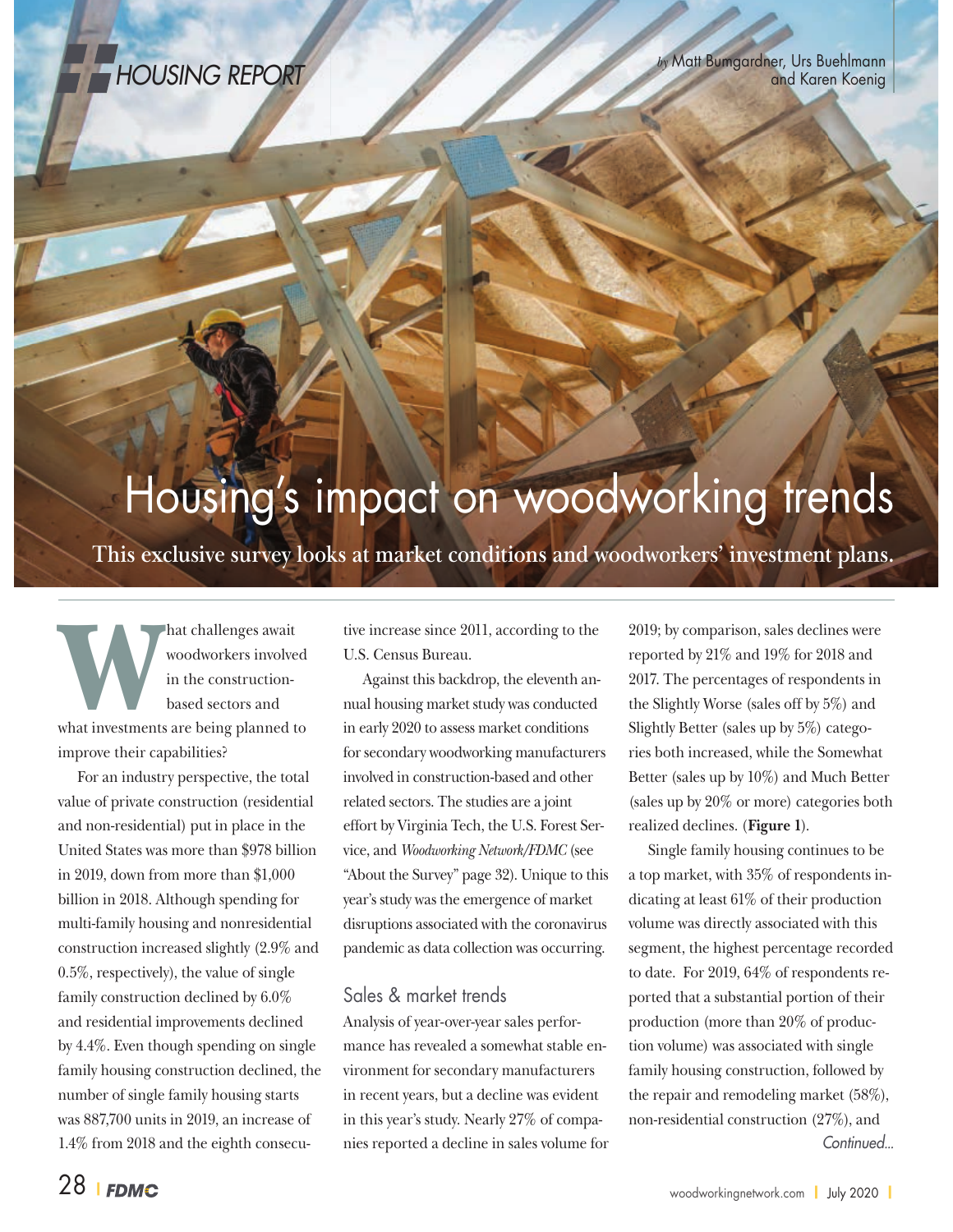

multi-family housing (20%).

Product demand & price points Customer interest in green products continues to decline, with just 22% of firms reporting they had seen an increase **–** the lowest percentage to date **–** and 20% of respondents uncertain.

Meanwhile, demand for batch one/ custom production continues to be important, with 64% of respondents indicating that more than 80% of their overall product mix could be classified as made-to-order. The industry also continues to target higher price-points, with 56% reporting they operated at medium-high to high price-points in 2020.

Lastly, respondents to this year's survey continued to be domestically focused, with 81% indicating more than 60% of their 2020 sales would result from domestically produced and/or sourced products. However, 30% indicated they had increased the use of wood imports in their product lines over the past five years, similar to recent studies. Of those reporting increases, 38% imported components or lumber (the lowest percentage to date), 20% imported finished products, and 42% imported both.

Planned investment activities Nearly 42% indicated their firms planned to spend more in 2020 compared to 2019, which was slightly less than the previous three years. An additional 32% were uncertain of the amount.

When queried on the amount, 67% indicated they would spend less than \$250,000, which is somewhat higher than last year's result (**Figure 2**). Accordingly, there was a decline in those firms



Figure 1. Compared to the previous year, last year's sales volume was . . .



Figure 2. Over the next three years, about how much does your company plan to spend on investments to improve productivity or capabilities?

reporting they would spend between \$250,000 and \$1 million on investments (24%). Few companies planned more than \$1 million in investments (8%), which was a large drop from last year (14%), but likely a partial result of fewer large companies responding this year due to COVID-19's impact.

Some respondents also cited the coronavirus when it came to the type of planned investments (**Figure 3**). That said, employee training, finishing, assembly, solid wood and panel processing continue to be mentioned relatively frequently, although training dropped Continued...